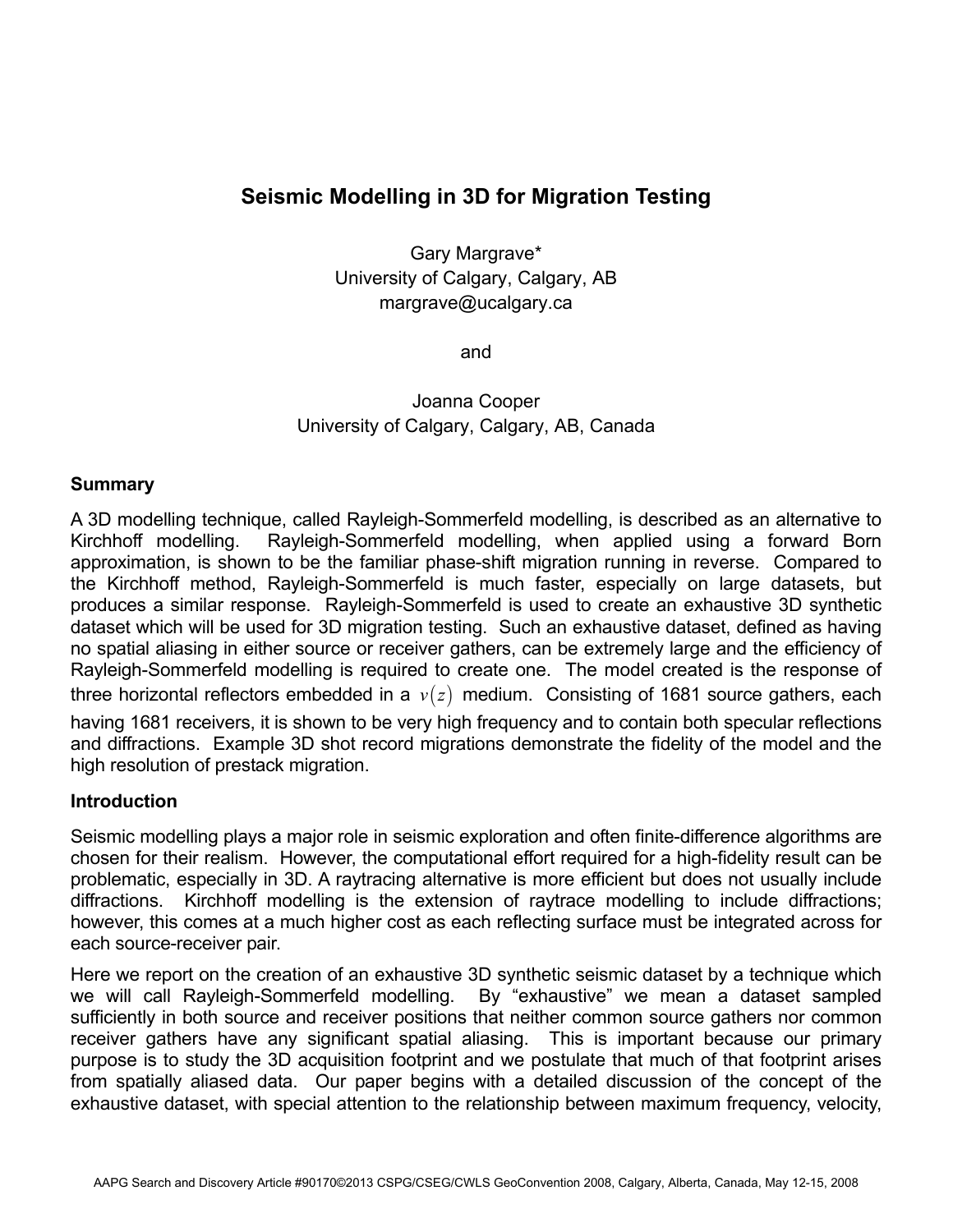and the spatial sample sizes needed to avoid aliasing. Subsequently we develop Rayleigh-Sommerfeld modelling and show that it is simply phase-shift migration in reverse. We discuss the links between Rayleigh-Sommerfeld modelling, Kirchhoff modelling, and the Born approximation. Finally, we conclude with examples of our modelled seismic data and discuss the computational cost compared to other methods. We show that this method is an effective 3D modelling technique capable of producing very high frequency responses but with no multiples, surface waves, interface waves or similar phenomena.

# **Theory**

We assume horizontal reflecting surfaces, with arbitrarily variable reflection coefficients, embedded in a 3D medium characterized by a  $v(z)$  background velocity function. Thus we explicitly decouple the reflectivity from the velocity of wave propagation, essentially invoking the first-order Born assumption that underlies modern migration methods.

The Kirchhoff method of seismic modelling is well described in the literature (e.g. Shearer, 1999) and, for a constant-velocity overburden and a given source-receiver pair involves an integration over the reflecting surface as described by

$$
\psi_K\left(\underline{x}_r, \underline{x}_s\right) = \frac{ik}{4\pi} \int_S \frac{e^{ik\left(\mu_r + \nu_s\right)}}{r_1 r_2} \left[\cos\left(\theta_1\right) + \cos\left(\theta_2\right)\right] \rho\left(\underline{s}\right) ds \tag{1}
$$

where  $\psi_{\scriptscriptstyle{K}}$  is the Kirchhoff modelled response for a single frequency,  $r_{\rm i}$  is the distance from the source (at  $x_s$  - the underscore indicates a vector) to a point on the reflector,  $r_2$  is the distance from the receiver (at  $x<sub>r</sub>$ ) to a point on the reflector, *S* denotes the horizontal plane of the reflector,  $\theta<sub>1</sub>$  is the angle of the ray from the source to the reflector,  $\theta$  is the angle from the reflector to the receiver,  $k = 2\pi f/v$ , with *f* being frequency and *v* being wavespeed, and  $\rho(s)$  is the reflectivity function. The method can be adapted to variable velocity overburden using raytracing. The 2D integration of equation (1) must be carried out over the entire computational grid for each receiver. Assuming a receiver at each grid point means that a shot record has a computational effort of  $O(N^2)$  where *N* is the total number of grid points. Although Kirchhoff methods bring diffractions to ray theory, this comes at a computational cost that can be too great if a large dataset is to be modelled.

According to Ersoy (2007), Rayleigh and Sommerfeld proposed two theories of diffraction that are competitive with Kirchhoff theory. Called Rayleigh-Sommerfeld (RS) I and II, these two theories bracket Kirchhoff in the sense that their mean gives the Kirchhoff result (Ersoy, 2007). We present the RS I method here without derivation because it will be familiar to many involved in seismic imaging as just the phase-shift method (e.g. Gazdag, 1981). (RS II is the mathematical transpose of RS I and will not be discussed.) The calculation of a comparable result to equation (1), under the same assumptions, using RS I is given by

$$
\psi_{RS}\left(x_r, x_s\right) = \mathbf{F}^{-1} \widehat{W} \mathbf{F} \rho \mathbf{F}^{-1} \widehat{W} \mathbf{F} \psi_{source}
$$
\n(2)

where  $\psi_{RS}$  the RS I modelled response for a single frequency, **F** is the 2D Fourier transform over the lateral spatial coordinates,  $\mathbf{F}^{-1}$  is its inverse,  $\psi_{source}$  is a mathematical model of the source, and

 $\widehat{W}=e^{iz\sqrt{k^2-k_x^2-k_z^2}}$  is the familiar phase-shift wavefield extrapolator. In words, equation (2) says (i) extrapolate the source down to the reflector by phase shift, (ii) multiply by the reflectivity function of the horizontal reflector, and (iii) extrapolate back up to the surface by phase shift. Since the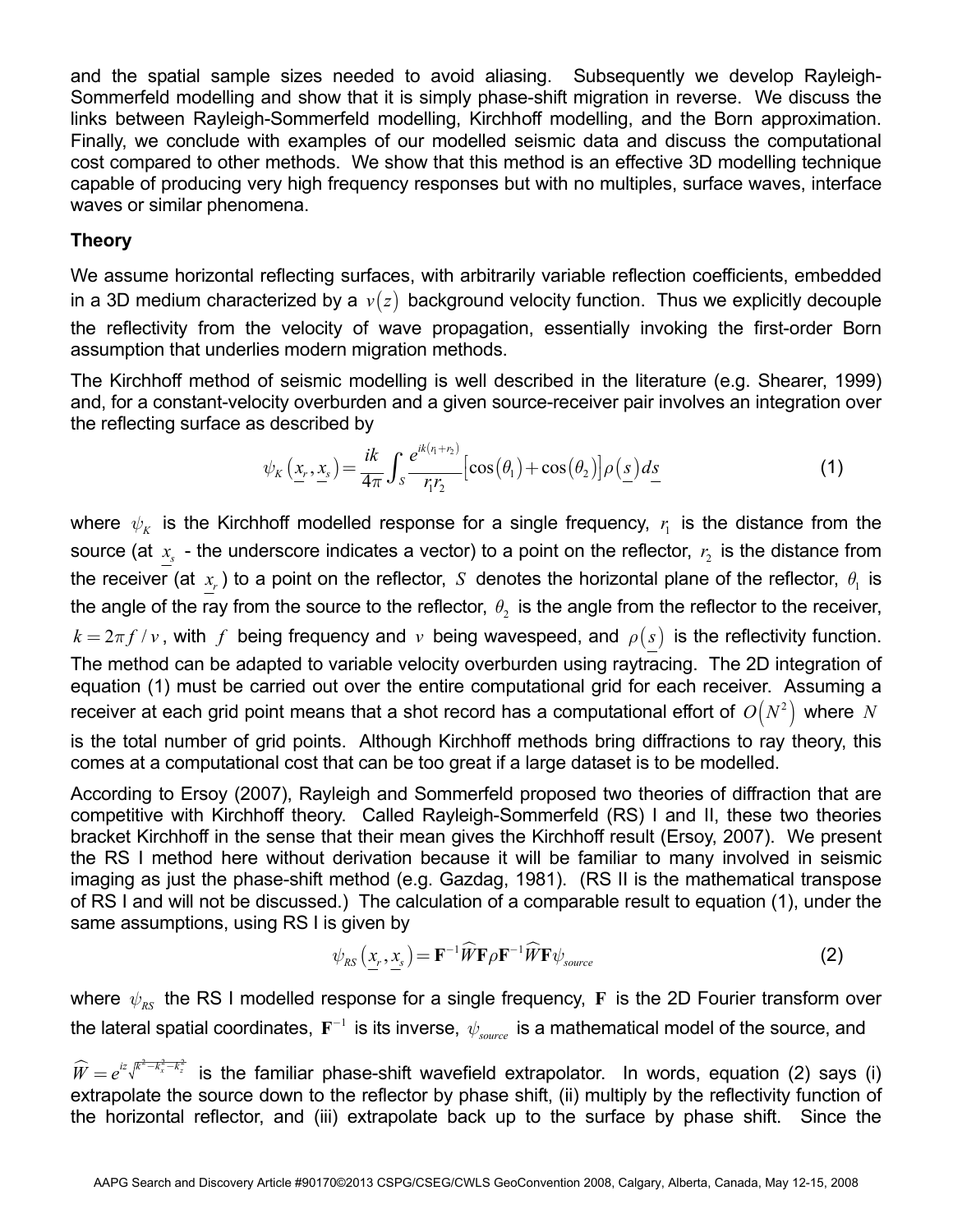integrations are accomplished by Fourier transform, RS I has a computational effort of  $O(N \log N)$ . Seismic modelling using the RS I diffraction theory is not new, extending back at least to Gazdag (1981), but it is often overlooked. In the next section, we demonstrate its utility to build a large 3D model.

## **Example**

Our interest is in creating what we call an *exhaustive* 3D seismic dataset, by which we mean a dataset that shows no meaningful spatial aliasing in either source or receiver gathers. If the seismic source has an upper bandlimit of  $f_{\text{max}}$ , then wavenumbers higher than  $f_{\text{max}}/v_{\text{min}}$ , where  $v_{\text{min}}$  is the slowest propagation velocity, will be evanescent and so exponentially attenuated. We use this property to choose source and receiver spacings to guarantee no aliasing from any of the reflectors in the model shown in Figure 1(a). The 100m (depth) reflector and the 180m reflector were both featureless (i.e. the reflection coeficient is not spatially variable); however, the third reflector shows the channel of Figure 1(b).



Figure1: (a) The velocity variation (blue lines) and reflectors (grey lines) for the exhaustive model. (b) The reflectivity function for the reflector at 200m depth. Black indicates a value of +0.1 and white is -0.1.

Specifically, we have chosen source and receiver spacings of 10 m and a square survey aperture of 400m x 400m. For  $f_{\text{max}}$  we used the 3db down point on the high end of the source spectrum, which is 110 Hz. Thus our dataset has 1681 receivers and the same number of sources, and 2825761 traces. Figure 2 shows a comparison between the Kirchhoff method and RS I. While Kirchhoff produces a slightly better response, the computation times strongly favour RS I.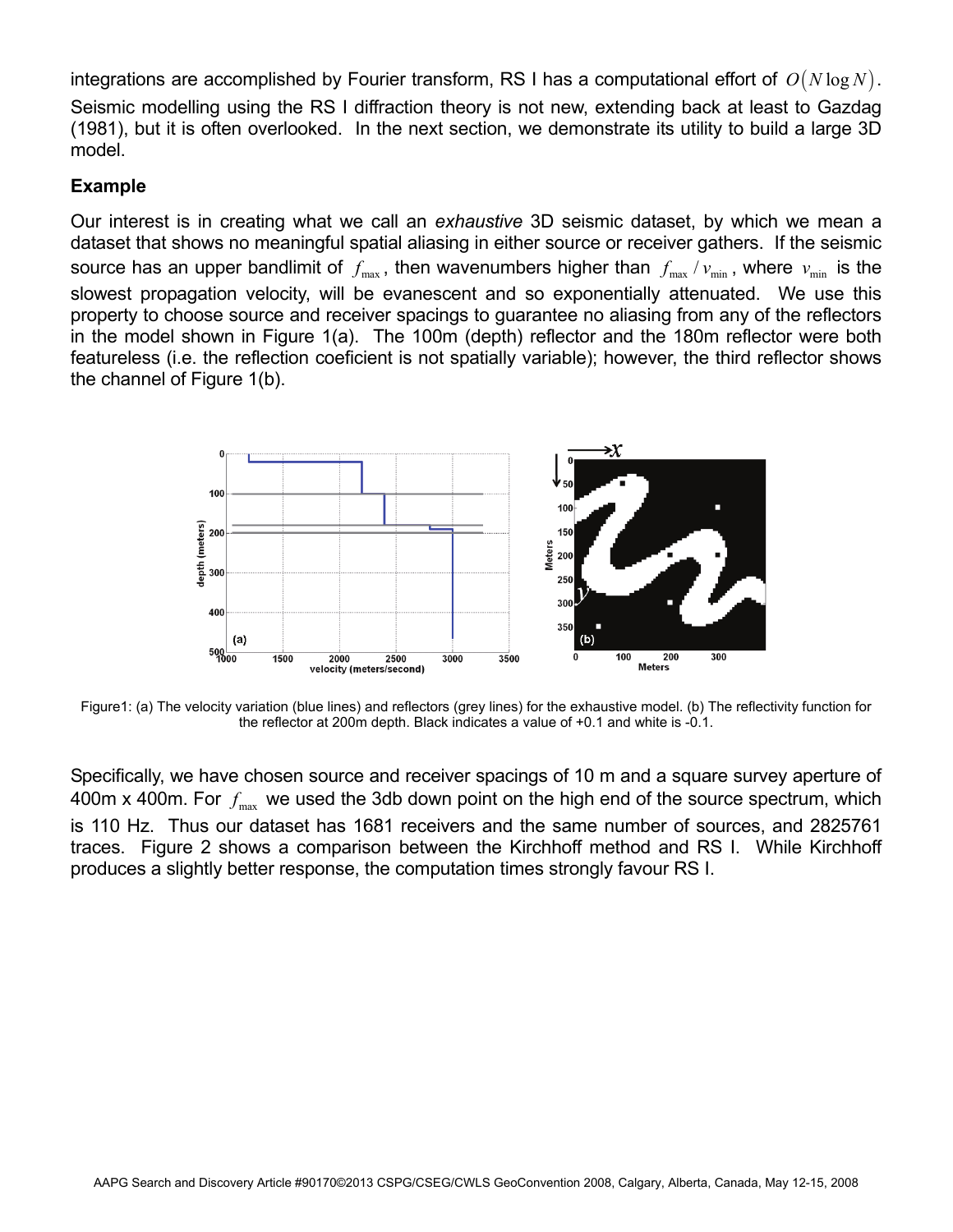

Figure 2: Comparison of RS I modelling (left) versus Kirchhoff modelling (right). Each image is a time slice through the 3D reflection response for a reflector similar to Figure 1(b). Two different grid sizes are shown and it is apparent that the Kirchhoff response is slightly better than RS I. However, the computation times for RS I are 60 s (10m grid) and 50 s (20 m) and, for Kirchhoff, 1 hour (10 m) and 5 min (20 m).

Figure 3 shows the selected 2D receiver lines from two different source locations. The RS I method has produced a very high frequency response, no discernable dispersion, and a complex diffraction/reflection response from the channel reflector.

This model was constructed to test migration algorithms. To show that the model migrates with high fidelity, two different 3D Kirchhoff shot record migrations are shown in Figure 4.



Figure 3: Four different 2D receiver lines are shown as sorted from the 3D response of the model. The small insets in the upper right of each response locates the source (red star) and the receiver line (yellow) relative to the channel reflectivity of Figure 1(b).